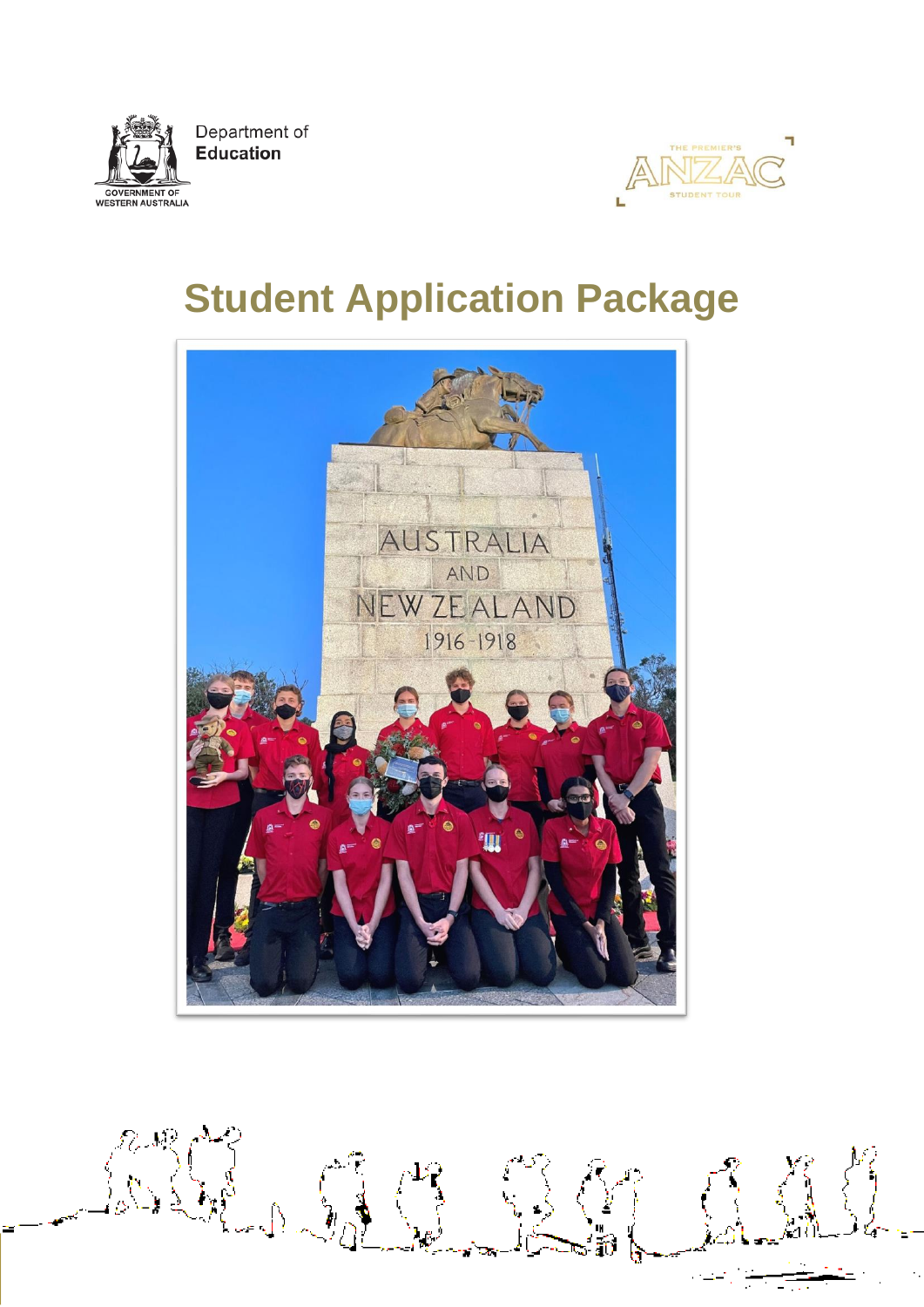# **The 2023 Premier's Anzac Student Tour**

The Premier's Anzac Student Tour invites you to become an ambassador and represent Western Australia on a commemorative overseas study tour.

In 2023, the Premier's Anzac Student tour will travel to Sydney and New Zealand to commemorate the 78th anniversary of the end of World II, and the Japanese attack on Sydney Harbour.

Over 993 000 Australians served in the armed forces during World War II. Of those, 27 073 were killed in action or died, 23 477 were wounded, and 30 560 were taken as prisoners of war by other nations. Of those taken prisoner, 8 296 died while in captivity. Remembrance in the broader context acknowledges 1.7 million men and women of the Commonwealth forces who died in the two world wars.

The tour will visit important historical sites including the National Maritime Museum on Darling Harbour, Royal Australian Navy Heritage Centre, Hyde Park Barracks, and the UNESCO heritage site Cockatoo Island before attending Anzac Day commemorations in Auckland, New Zealand.

Applications close at 5.00 pm on Friday, 12 August 2022.

#### **Tour details**

Ten students will be selected to participate in this historical commemorative study tour to Sydney and New Zealand from Sunday 16 April to Wednesday 26 April. Selected students will be accompanied by three adult supervisors.

The Western Australian Government will meet the cost of international airfares, official clothing, accommodation, and the group's meals when travelling. Parents will be responsible for meeting passport and visa expenses, travel insurance, immunisations and personal expenses.

#### **Eligibility**

To be eligible you must be a Western Australian student currently enrolled in Years 8 to 11 and display:

- a genuine interest in the Anzac experience
- an appreciation of the study of history
- excellent interpersonal skills and self-confidence
- a willingness to share your experiences (if selected) in your school and local community.

You will demonstrate an understanding of some of the positive values exhibited in times of war, the lessons of war for the current generation, and the importance of international peacekeeping processes and non-violent means of resolving conflict.

#### **How to apply**

Please prepare and submit a written response to the following topic:

*In what way might efforts on the home front be seen as important as battles fought overseas?*

*Draw on a selected Western Australian individual, community or group to illustrate your response.*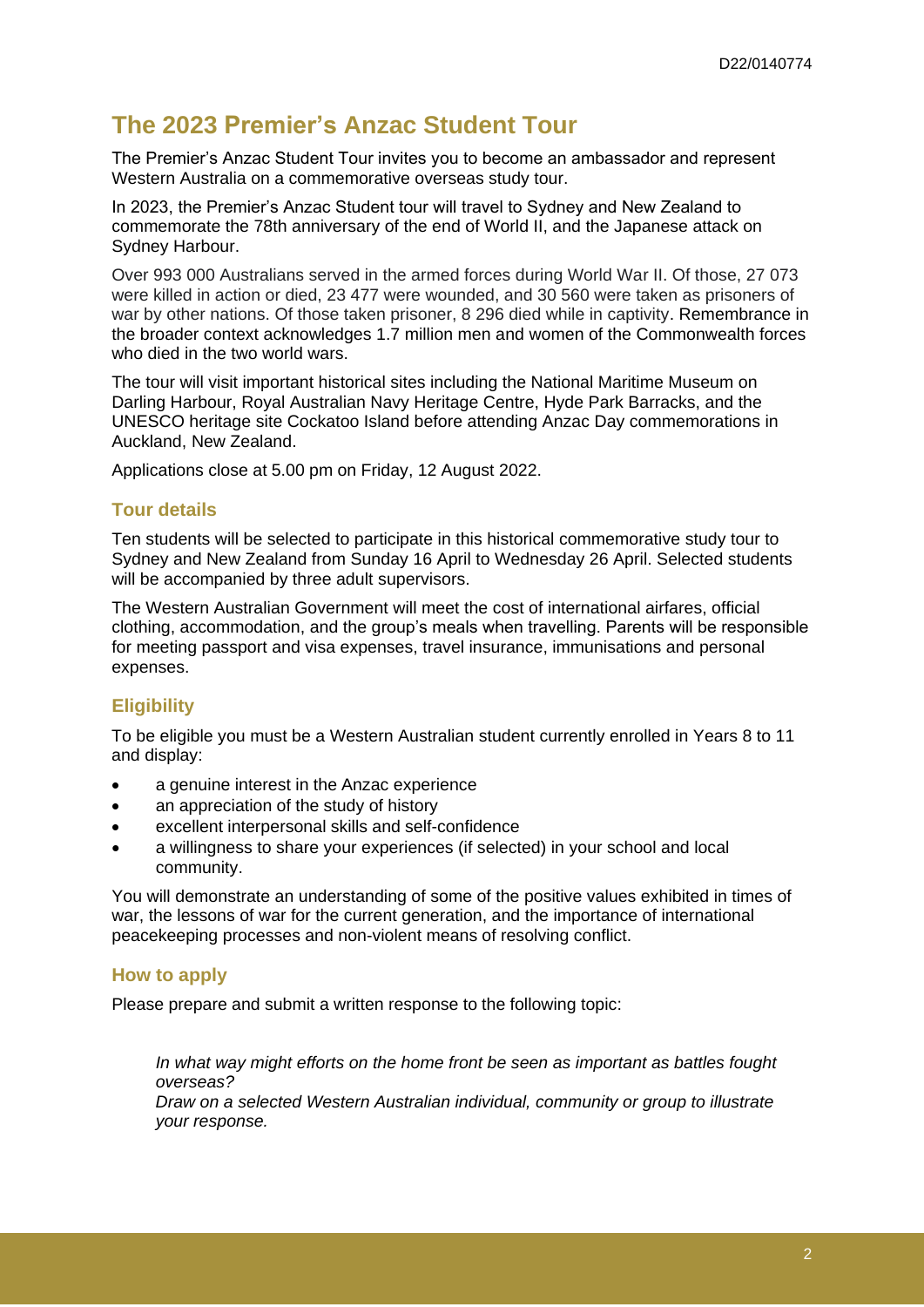Entries should:

- be presented in a suitable form, or combination of forms, such as an article, blog post, essay, letter, speech, or short story of no more than 1000 words (excluding the bibliography)
- demonstrate historical understanding of the period being researched
- be clearly related to the 2023 topic
- be clearly expressed and logically structured
- include an accurate bibliography acknowledging references made (ensuring a variety of resource types are used – not just those found online)
- be original and not use the words or ideas of other people without acknowledgement
- be submitted no later than **5.00 pm on Friday, 12 August 2022** by post or email [anzactour@education.wa.edu.au](mailto:anzactour@education.wa.edu.au)

### **Competition process**

Students may prepare individual responses as a class assessment task or as a personal project outside any assessment schedule.

To be eligible, all entrants require a nominating teacher and principal endorsement to attest to their suitability to represent their schools, communities, and the State as youth ambassadors on the 2023 Premier's Anzac Student Tour.

Schools may conduct their own selection process and can nominate up to three students in each of the two categories: Years 8 and 9, Year 10 and Year 11. All entries should be received no later than 5.00 pm on Friday, 12 August 2022.

Shortlisted applicants will progress to a State final where they will discuss their understanding of the Anzac legacy, and their capacity to act as youth ambassadors for Western Australia. Ten students will be selected to participate in the tour.

| <b>Assessment criteria</b>                                                                                                                   | <b>Excellent</b><br>achievement                                                           | <b>High achievement</b>                                             | <b>Satisfactory</b><br>achievement                                             |
|----------------------------------------------------------------------------------------------------------------------------------------------|-------------------------------------------------------------------------------------------|---------------------------------------------------------------------|--------------------------------------------------------------------------------|
| Knowledge and<br>understanding of the<br>topic                                                                                               | <b>Outstanding evidence</b><br>of historical<br>understanding in<br>relation to the topic | historical<br>Good<br>understanding<br>in.<br>relation to the topic | <b>Satisfactory</b><br>historical<br>understanding in<br>relation to the topic |
| <b>Purpose</b>                                                                                                                               | <b>Exceptional</b><br>engagement of<br>readers                                            | Develops a good<br>response which meets<br>the task requirements    | knowledge and<br>understanding of the<br>task demonstrated                     |
| <b>Content</b>                                                                                                                               | <b>Complex</b><br>development of detail<br>to achieve the task                            | Details meet the task<br>requirements                               | Summary of people,<br>places and events                                        |
| <b>Form</b><br>(eg article, blog post,<br>essay, letter, narrative<br>(short story), review,<br>speech or combination<br>of forms for effect | Crafts ideas through<br>use of language to suit<br>the form                               | Style of language is<br>selected for<br>engagement and<br>appeal    | Models ideas based<br>on chosen written<br>form                                |

### **2023 competition rubric**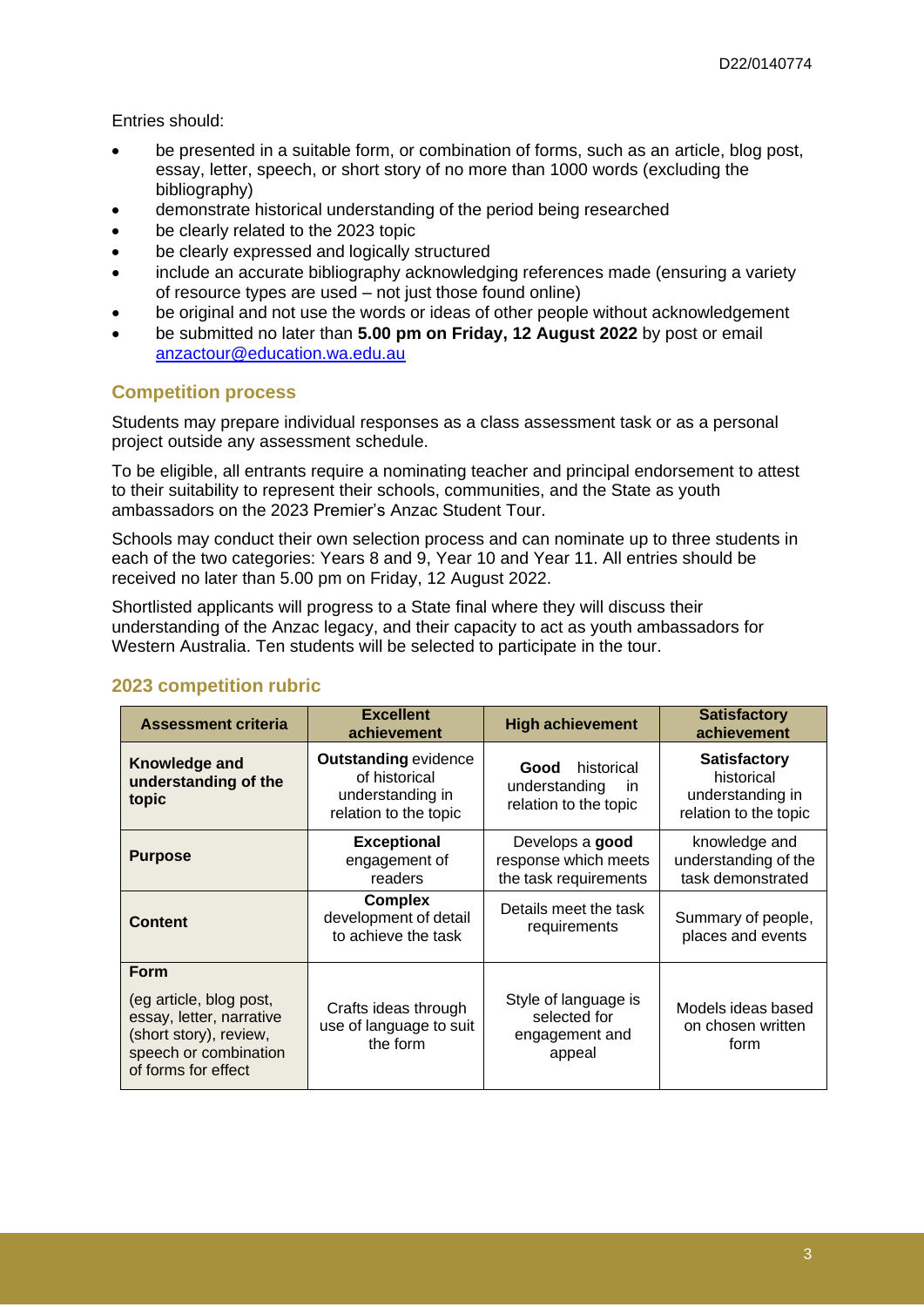### **Ideas on how to respond to the topic**

- Historical events solely centred on war time pressures and their associated impact on Western Australian society at, and since, this time. For example:
	- − how mothers, fathers, siblings, girlfriends, wives and friends dealt with their experiences of grief and loss during, and after, wartime
	- − the emergence of Anzac Day as a national day of commemoration, and the establishment of the dawn service, Anzac Day march and other commemorative activities
	- − the establishment of the returned sailors and soldiers imperial league of Australia, now referred to as the Returned and Services League of Australia, Legacy and/or other ex-service associations
	- − the resulting short and long term political, economic or societal changes for Western Australia; and
	- − treatment of Prisoners of War.
- The experiences of a particular individual, family, community, unit or battalion within the wider narrative of the Australian wartime campaigns. For example, the story of a:
	- − family member and the influence of their experiences over time
	- − ship, plane, landmark, tank or township
	- − Victoria Cross winner and the impact of their experiences, sometimes heroic and sometimes tragic, on the beliefs and attitudes of successive generations.
- The emergence of humanitarian, resistance and peace movements in Australia. For example:
	- − anti-war and peace movements, including the anti-conscription campaigns of 1916 and 1917
	- − the establishment of the Red Cross and/or the role of the Wounded and Missing Enquiry Bureau
	- social attitudes to Australia's involvement in the Vietnam War.
- The degree to which the Anzac legacy focuses Australian attention on the events on the Gallipoli Peninsula as opposed to being inclusive of the:
	- − role played by Australian Flying Corps (now the Royal Australian Air Force);
	- − role played by the Royal Australian Navy
	- − contribution of women, especially those who served as nurses during the campaign;
	- − contribution of Aboriginal people
	- − voices of other Australian participants in the campaign.
- Challenges to the strength or relevance of the Anzac legacy, especially the relevance to women, to a multicultural Australia and in an era when a military heritage was tarnished by widespread anti-Vietnam War feeling.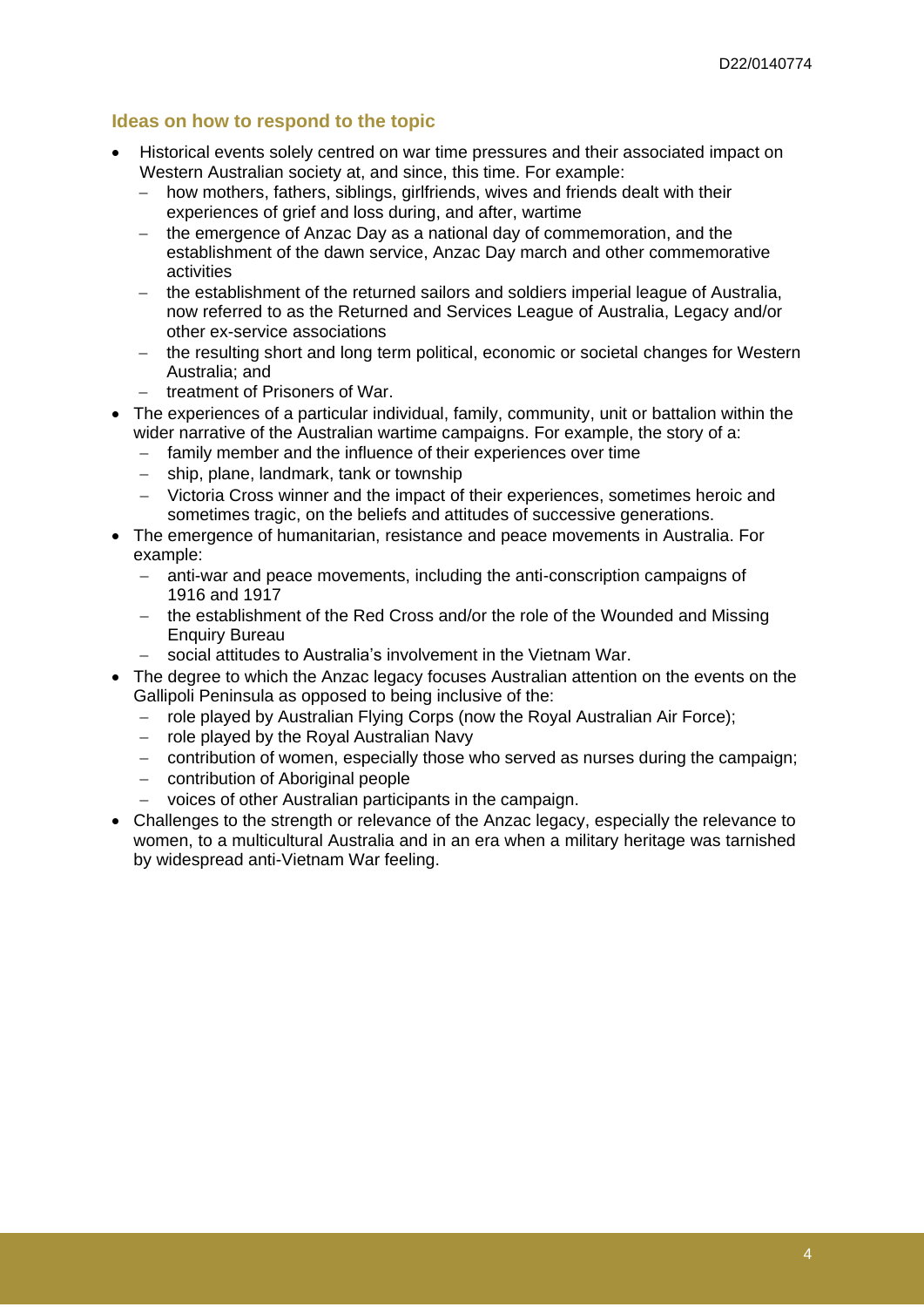

# **Personal details**

| First Name:                               |  | Surname:                                           |                                  | Preferred Name:                          |  |                         |
|-------------------------------------------|--|----------------------------------------------------|----------------------------------|------------------------------------------|--|-------------------------|
| DOB:<br>$\Box M \Box F$                   |  | Aboriginal or Torres Strait Islander: □ Yes □ No   |                                  |                                          |  |                         |
| Home Address:                             |  | Suburb/Town:                                       |                                  | Postcode:                                |  |                         |
| Postal Address:                           |  | Suburb/Town:                                       |                                  | Postcode:                                |  |                         |
| Home phone:                               |  | Mobile:                                            |                                  |                                          |  |                         |
| Email:                                    |  |                                                    |                                  | Preferred method of contact:             |  |                         |
| How often do you access this email?       |  | $\Box$ daily                                       |                                  | $\Box$ twice weekly                      |  | $\Box$ irregular access |
| $\Box$ Year 8<br>Year group in 2022:      |  | $\Box$ Year 9                                      | $\Box$ Year 10<br>$\Box$ Year 11 |                                          |  |                         |
| Citizenship:<br>$\Box$ Australian citizen |  | $\Box$ permanent resident<br>$\Box$ temporary visa |                                  |                                          |  |                         |
| Current passport: $\Box$ Yes $\Box$ No    |  |                                                    |                                  | If yes, nationality and passport number: |  |                         |

\* Students selected to join the 2023 Premier's Anzac Student Tour but who do not currently hold a valid passport will be required to submit a passport application once selected.

| School you are attending in 2022:     |              |           |
|---------------------------------------|--------------|-----------|
| School you will be attending in 2023: |              |           |
| Current school address:               | Suburb/Town: | Postcode: |
| Telephone:                            | Fax:         |           |
| Nominating teacher:                   | Email:       |           |
| Nominating principal:                 | Email:       |           |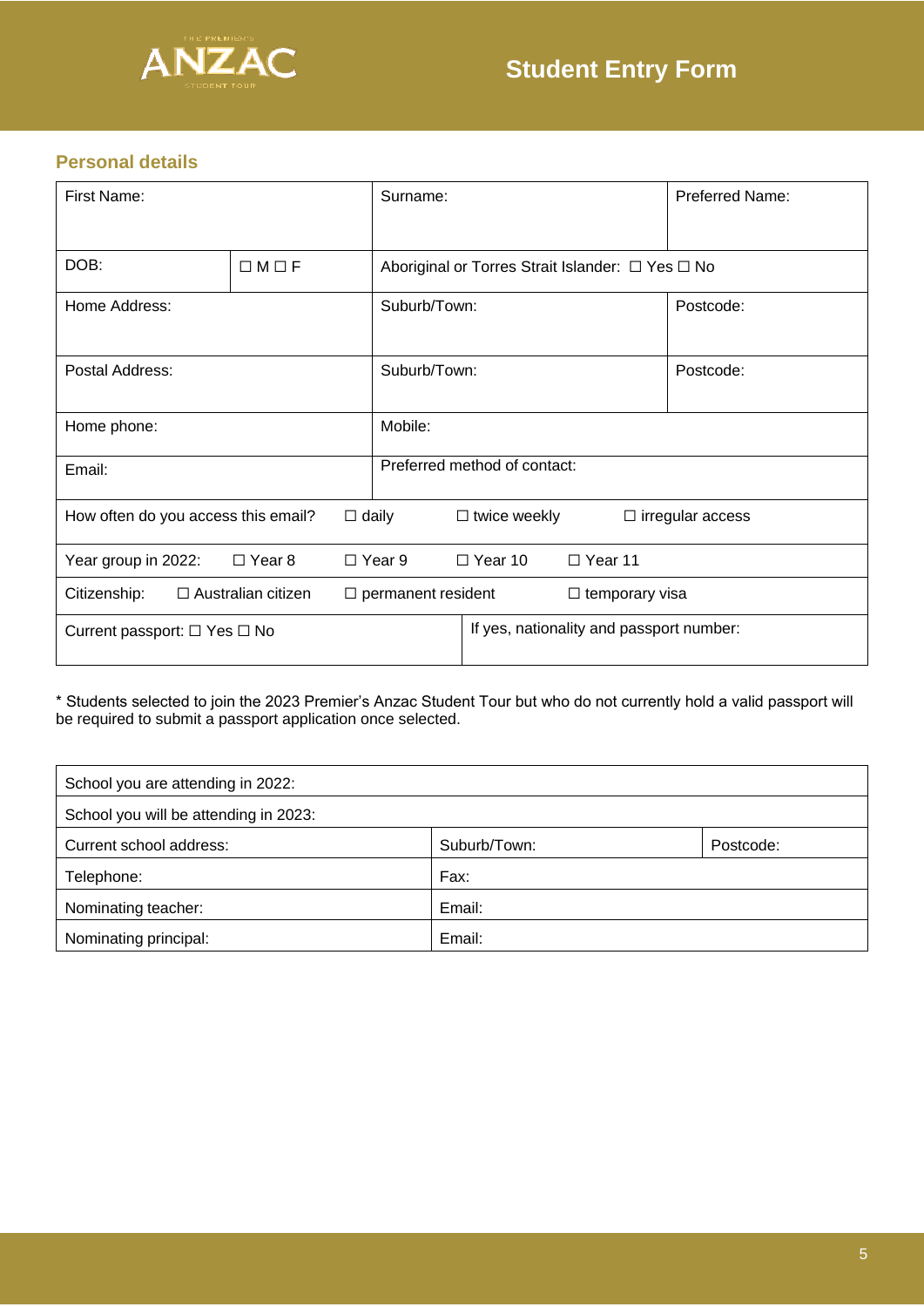Why should you be selected to join the 2023 Premier's Anzac Student Tour?

If selected to participate on the 2023 Premier's Anzac Student Tour you will be required to share your tour experiences by:

- preparing an article for a selected school publication (newsletter, website)
- delivering at least one school-based presentation (assembly, class) following the competition of the tour
- delivering at least one community-based presentation (guest speaker at an RSL sub-branch or Rotary meeting) following the competition of the tour.

If selected, how and with whom will you share your tour experiences? What timelines will you adopt to ensure that your obligations are fulfilled by December 2023?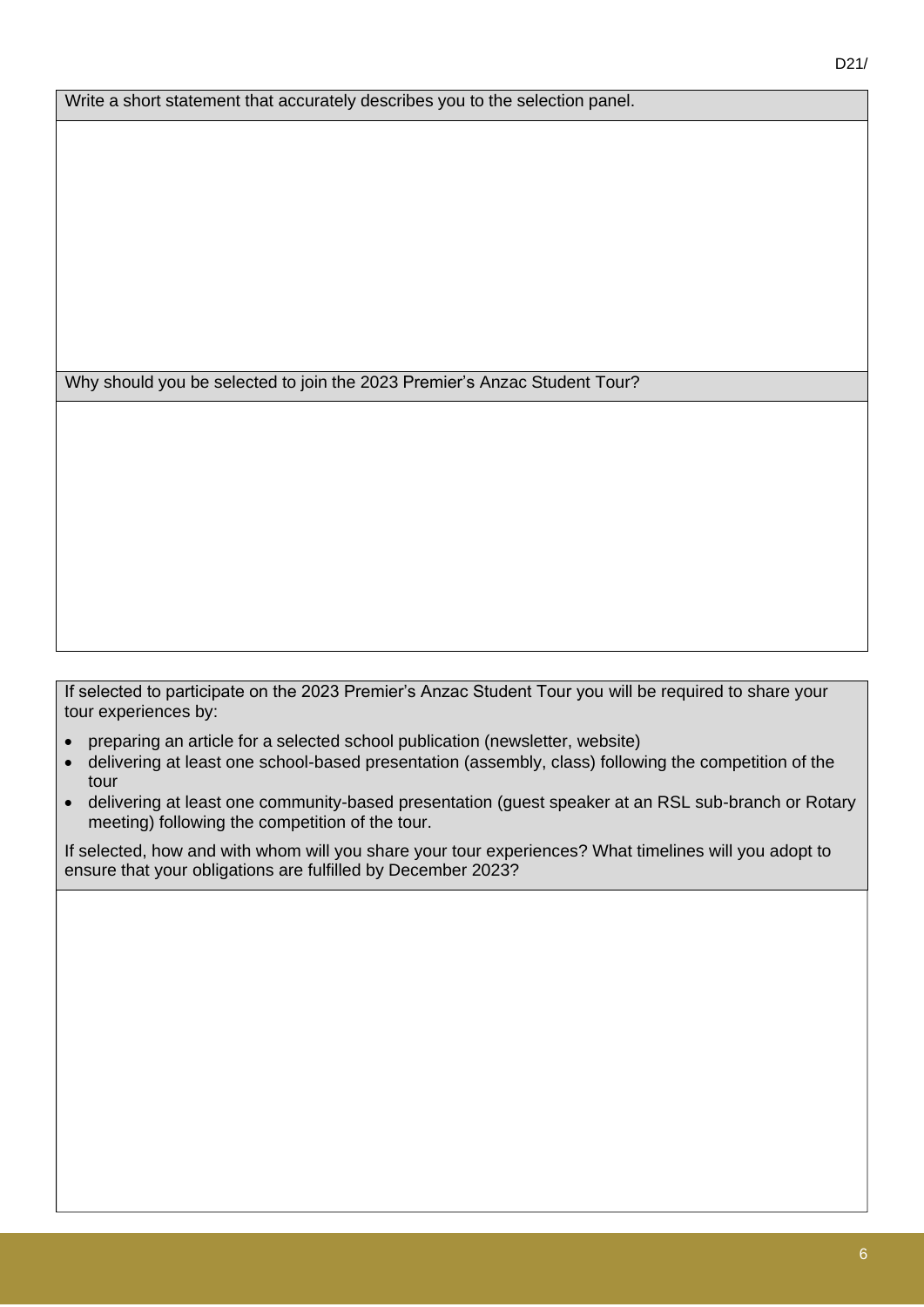Have you previously travelled or studied away from home within the past five years? If yes, please indicate where, when, for how long, and any lessons learned.

### **Permissions**

#### **Student declaration**

I declare that the information provided is a true and accurate account and my written entry is my original work with no more than general guidance provided by others.

Signed:  $\vert$  Date:

#### **Principal (or delegate) declaration**

I support the entry of the above-named student as a suitable nominee for the 2023 Premier's Anzac Student Tour as an ambassador for Western Australia.

| Name:   | Position: |
|---------|-----------|
| Signed: | Date:     |

# **Parent/Guardian declaration**

I give permission for my son/daughter to participate in the 2023 Premier's Anzac Student Tour competition and, if selected, to travel on an interstate and overseas study tour in April 2023.

| Name:   | Relationship to student: |
|---------|--------------------------|
| Signed: | Date:                    |